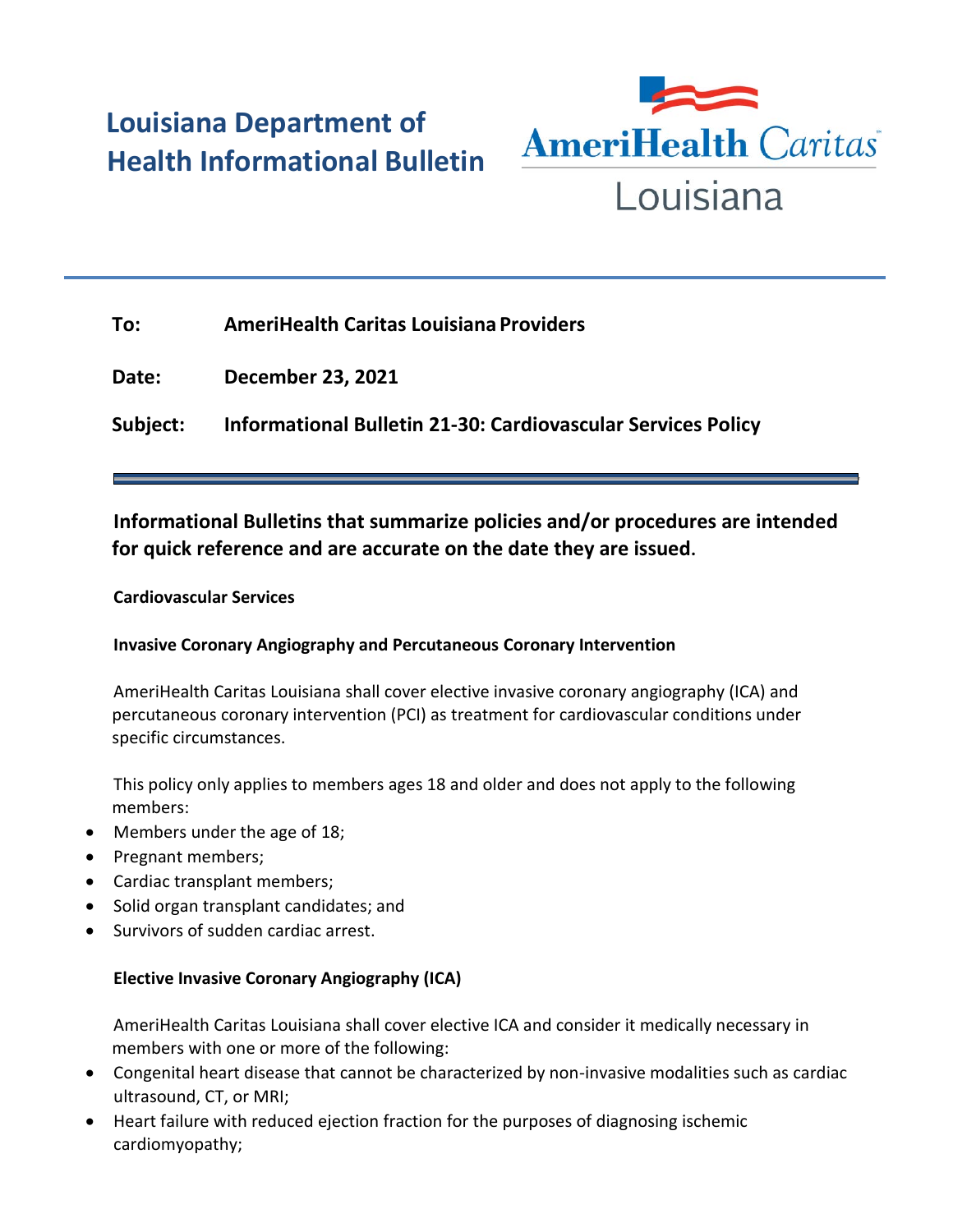- Hypertrophic cardiomyopathy prior to septal ablation or myomectomy;
- Severe valvular disease or valvular disease with plans for surgery or percutaneous valve replacement;
- Type 1 myocardial infarction within the past three months defined by detection of a rise and/or fall of cardiac troponin values with at least one value above the 99th percentile upper reference limit and with at least one of the following:
	- o Symptoms of acute myocardial ischemia;
	- o New ischemic electrocardiogram (ECG) changes;
	- o Development of pathological Q waves;
	- o Imaging evidence of new loss of viable myocardium or new regional wall motion abnormality in a pattern consistent with an ischemic etiology; and
	- o Identification of a coronary thrombus;
- History of ventricular tachycardia requiring therapy for termination or sustained ventricular tachycardia not due to a transient reversible cause, within the past year;
- History of ventricular fibrillation;
- Return of angina within nine months of prior PCI;
- Members without chronic kidney disease who have Canadian Cardiovascular Society class I-IV classification of angina with intolerance of or failure to respond to at least two target dose antianginal medications (beta blocker, dihydropyridine or non-dihydropyridine calcium channel blocker, nitrates, and/or ranolazine); or
- High risk imaging findings, defined as one or more of the below:
	- o Severe resting left ventricular dysfunction (LVEF ≤35%) not readily explained by noncoronary
	- o causes;
	- o Resting perfusion abnormalities ≥10% of the myocardium in members without prior history or
	- o evidence of myocardial infarction;
	- o Stress electrocardiogram findings including ≥2 mm of ST-segment depression at low workload or persisting into recovery, exercise-induced ST-segment elevation, or exercise-induced ventricular tachycardia/ventricular fibrillation;
	- o Severe stress-induced left ventricular dysfunction (peak exercise LVEF <45% or drop in LVEF with stress ≥10%);
	- o Stress-induced perfusion abnormalities affecting ≥10% myocardium or stress segmental scores
	- o indicating multiple vascular territories with abnormalities;
	- o Stress-induced left ventricular dilation;
	- o Inducible wall motion abnormality (involving >2 segments or 2 coronary beds);
	- o Wall motion abnormality developing at low dose of dobutamine (≥10 mg/kg/min) or at a low heart rate (<120 beats/min); or
	- o Left main stenosis (≥50% stenosis) on coronary computed tomography angiography.

#### **Elective Percutaneous Coronary Intervention (PCI)**

AmeriHealth Caritas Louisiana shall cover elective PCI for angina with stable coronary artery disease and consider it medically necessary in:

 Members without chronic kidney disease who have Canadian Cardiovascular Society class I-IV classification of angina with intolerance of or failure to respond to at least two target dose antianginal medications (beta blocker, dihydropyridine or non-dihydropyridine calcium channel blocker, nitrates, and/or ranolazine).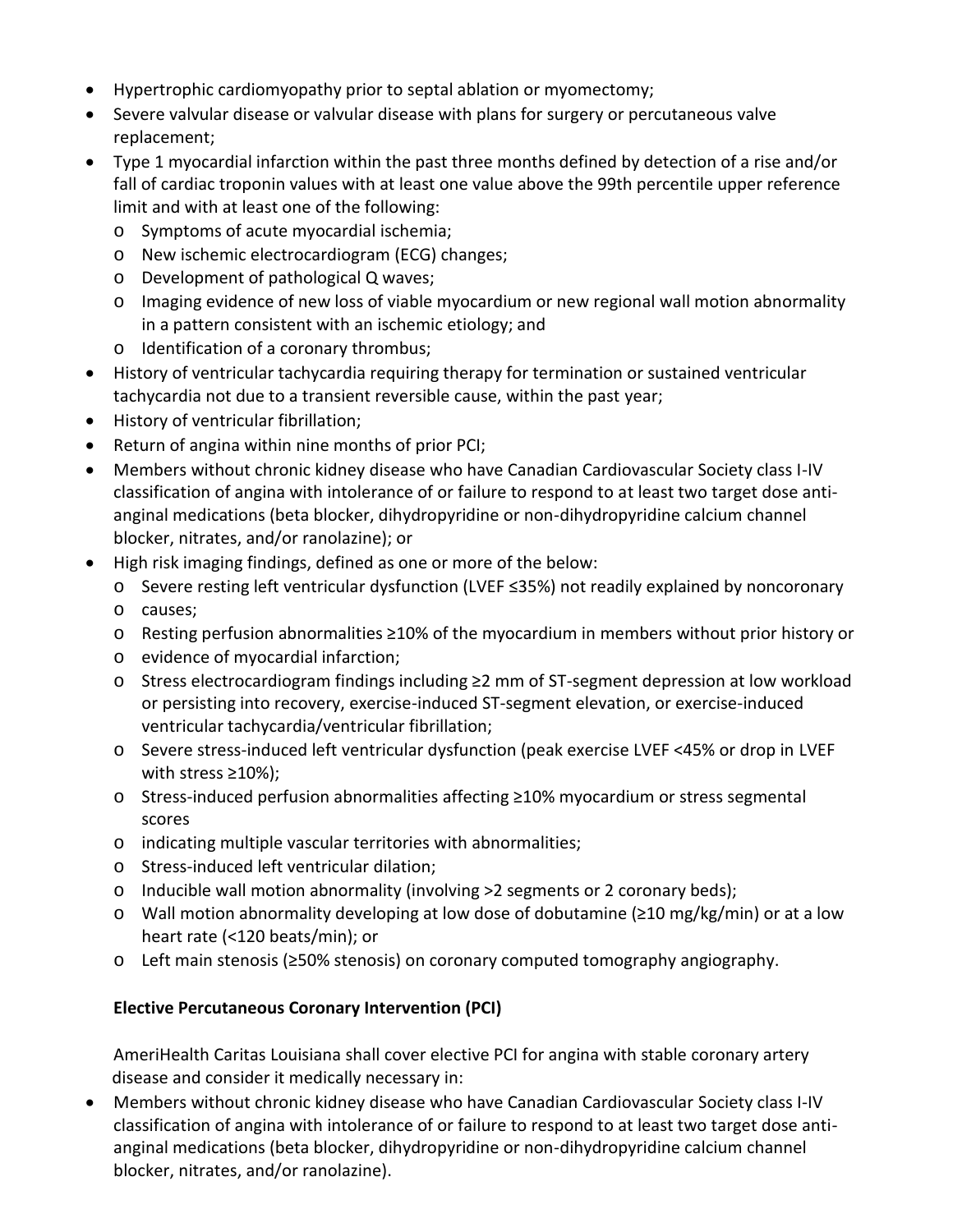- Elective PCI for other cardiac conditions is considered medically necessary in members with one or more of the following:
- Heart failure with reduced ejection fraction for the purposes of treating ischemic cardiomyopathy;
- Left main stenosis ≥50% as determined on prior cardiac catheterization or coronary computed tomography angiography, if the member has documentation indicating they were declined for a coronary artery bypass graft surgery; and
- Type 1 myocardial infarction within the past three months as defined by detection of a rise and/or fall of cardiac troponin values with at least one value above the 99th percentile upper reference limit and with at least one of the following:
	- o Symptoms of acute myocardial ischemia;
	- o New ischemic electrocardiogram changes;
	- o Development of pathological Q waves;
	- o Imaging evidence of new loss of viable myocardium, or new regional wall motion abnormality in a pattern consistent with an ischemic etiology; and
	- o Identification of a coronary thrombus.

Elective PCI for non-acute, stable coronary artery disease is not considered medically necessary in all other member populations, including if the member is unwilling to adhere with recommended medical therapy, or if the member is unlikely to benefit from the proposed procedure (e.g., life expectancy less than six months due to a terminal illness).

### **Endovascular Revascularization for Peripheral Artery Disease**

AmeriHealth Caritas Louisiana shall cover endovascular revascularization procedures (stents, angioplasty, and atherectomy) for the lower extremity and consider them medically necessary for the following conditions:

- Acute limb ischemia;
- Chronic limb-threatening ischemia, defined as the presence of any of the following:
	- o Ischemic pain at rest;
	- o Gangrene; or
	- o Lower limb ulceration greater than two weeks duration.

AmeriHealth Caritas Louisiana shall also cover endovascular revascularization procedures and consider them medically necessary in members with peripheral artery disease who have symptoms of intermittent claudication and meet all of the following criteria:

- Significant peripheral artery disease of the lower extremity as indicated by at least one of the following:
	- o Moderate to severe ischemic peripheral artery disease with ankle-brachial index (ABI) ≤0.69; or
	- o Stenosis in the aortoiliac artery, femoropopliteal artery, or both arteries, with a severity of
	- o stenosis ≥70% by imaging studies; and
- Claudication symptoms that impair the ability to work or perform activities of daily living; and
- No improvement of symptoms despite all of the following treatments: